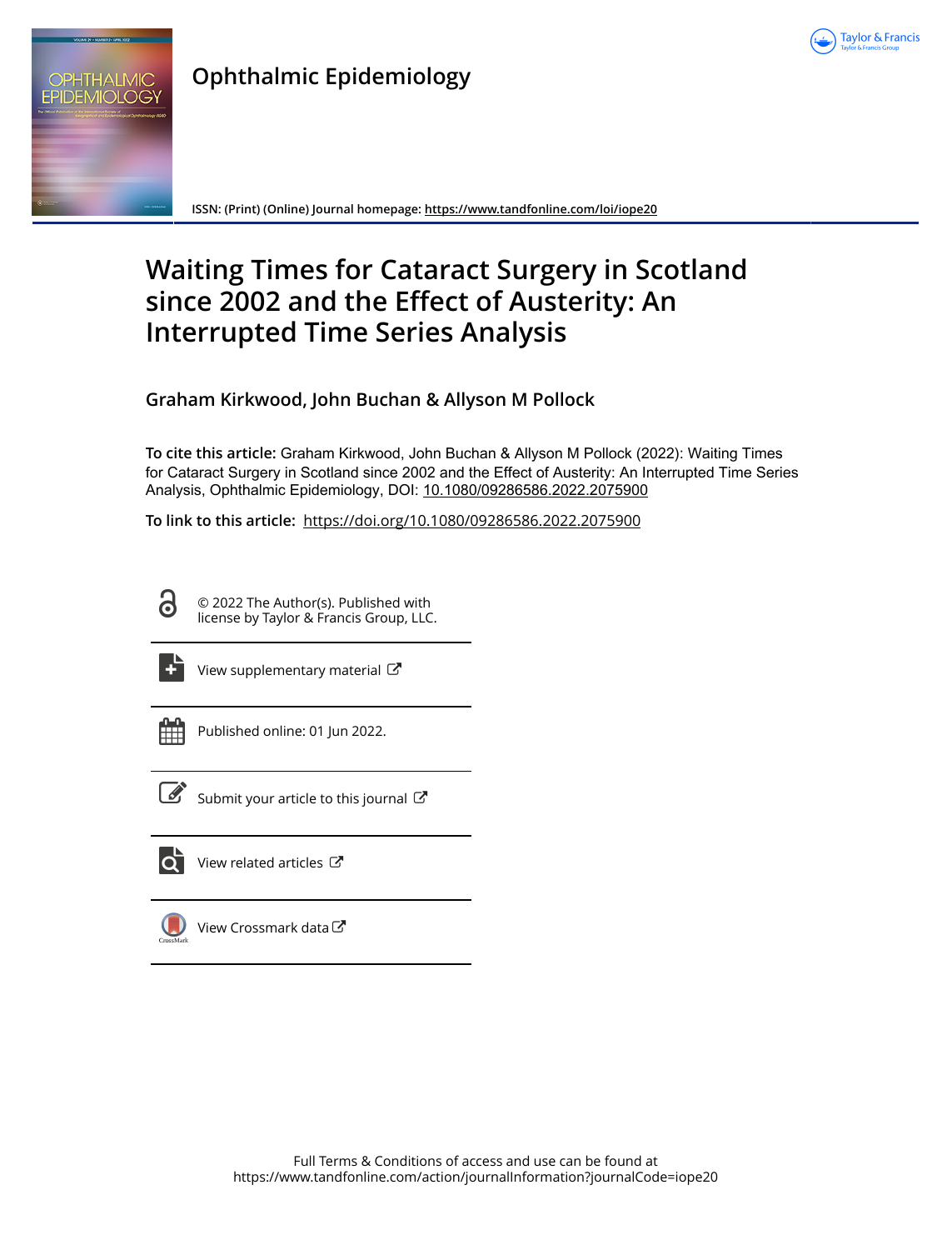#### ORIGINAL ARTICLE

Taylor & Francis Group

Taylor & Francis

**a** OPEN ACCESS **D** Check for updates

# **Waiting Times for Cataract Surgery in Scotland since 2002 and the Effect of Austerity: An Interrupted Time Series Analysis**

Gr[a](#page-1-0)ham Kirkwood<sup>a</sup>, Joh[n](http://orcid.org/0000-0003-1005-7011) Buchan D<sup>[b](#page-1-0)</sup>, and Allyson M Pollock<sup>a</sup>

<span id="page-1-0"></span><sup>a</sup>Population Health Sciences Institute, Newcastle University,Newcastle upon Tyne, UK; <sup>b</sup>Royal College of Ophthalmologists National Ophthalmology Database, International Centre for Eye Health, London School of Hygiene and Tropical Medicine

#### **ABSTRACT**

**Purpose:** In Scotland, in 2002, the National Waiting Times Unit was launched to reduce NHS waiting times. This was accompanied by a series of waiting time targets across the NHS in Scotland. The purpose of this study is to analyse changes in equality of access to treatment by socioeconomic deprivation associated with this initiative.

**Methods:** Trends in annual cataract rates were calculated using secondary care admissions' Scottish Morbidity Record (SMR01) data on NHS funded elective cataract procedures for patients treated in Scotland from 01 April 1997 to 31 March 2019. An interrupted time series model was used to analyse socioeconomic differences in waiting times by deprivation quintile over three time periods; pre and post waiting time initiative, and post austerity.

**Results:** Cataract Surgical Rates more than doubled from 3,723 per million population in 1997/1998 to 7,896 per million population in 2018/2019. Mean waiting time fell from 129.5 days in 1997/1998 to 87.7 days in 2018/2019. Inequality in mean waiting time between most and least deprived cataract patients increased by 1.34 days per quarter between 01 April 1997 and 30 June 2002 and following the waiting time initiative fell by 0.41 days per quarter through to 31 March 2010; and then decreased by 0.002 days per quarter between 01 April 2010 and 31 March 2019.

**Conclusion:** The waiting time initiative had a major impact on reducing inequality in waiting times between socioeconomic groups. The onset of austerity in 2010 was associated with a very small and insignificant increase in inequality.

#### **Introduction**

<span id="page-1-1"></span>Cataract surgery is the most frequently performed surgical procedure in the UK with around 452,000 cataract operations undertaken in England in 2018–19.  $<sup>1</sup>$  NHS</sup> Scotland funded 35,777 cataract operations with a rate of 3,533 per 100,000 in 2017/18 in patients aged 65 years and over.<sup>[2](#page-7-1)</sup>

<span id="page-1-2"></span>Throughout the 1970s and 1980s surgery usually required in-patient care, often with general anaesthesia and an extended period of convalescence.

The rapid transition to phacoemulsification and increased speed of visual recovery, good refractive outcomes and lower complication rates meant that surgeons operated on patients with better pre-operative vision and with a good expectation of improving vision. A study of eight NHS departments in England showed visual impairment pre-operatively has decreased with 45% of patients in 2003 having visual acuity in the operated eye of 6/12 or more compared to 27% six years earlier and 7% in 1990. $3$  The proportion of patients having cataract extraction by phacoemulsification rose

<span id="page-1-4"></span>from less than 4% in 1990<sup>3</sup> to 77% by 1997 with 70% of cataract operations completed as day cases. $4$  By 2003 over 99% of cataract patients underwent day case phacoemulsification.[3](#page-7-2)

<span id="page-1-5"></span><span id="page-1-3"></span>There was over a three fold increase in rates of treatment in England from 1,730 per million population in 1989 to  $6,370$  per million in  $2004$ <sup>5</sup>. The number of people presenting to optometrists with cataracts in Scotland increased 2.6 fold from 168,060 in 2006/07 to 444,573 in  $2017/18$ <sup>[6](#page-7-5)</sup> In 2017/18 community optometrists referred 86,203 patients with visually significant cataract to Scotland's hospital eye services.<sup>6</sup>

<span id="page-1-6"></span>Findings from studies into equity of access to these rapidly expanding services are mixed. The most recent cataract audit of the Royal College of Ophthalmologists (RCOphth) National Ophthalmology Database 2015– 2017 found only weak evidence of socioeconomic inequity in access to first eye cataract surgery.<sup>7</sup> Earlier data collected from more than 100 hospital eye units across the UK in 1997 showed women were waiting on average 9 days longer for cataract surgery than men and

CONTACT Graham Kirkwood @ graham.kirkwood@ncl.ac.uk **@** Population Health Sciences Institute, Newcastle University Supplemental data for this article can be accessed online at <https://doi.org/10.1080/09286586.2022.2075900>

© 2022 The Author(s). Published with license by Taylor & Francis Group, LLC.

#### **ARTICLE HISTORY**

Received 07 May 2021 Revised 27 April 2022 Accepted 2 May 2022

#### **KEYWORDS**

Elective surgery; waiting times; inequalities; Scotland; NHS

This is an Open Access article distributed under the terms of the Creative Commons Attribution-NonCommercial-NoDerivatives License (http://creativecommons.org/licenses/by-ncnd/4.0/), which permits non-commercial re-use, distribution, and reproduction in any medium, provided the original work is properly cited, and is not altered, transformed, or built upon in any way.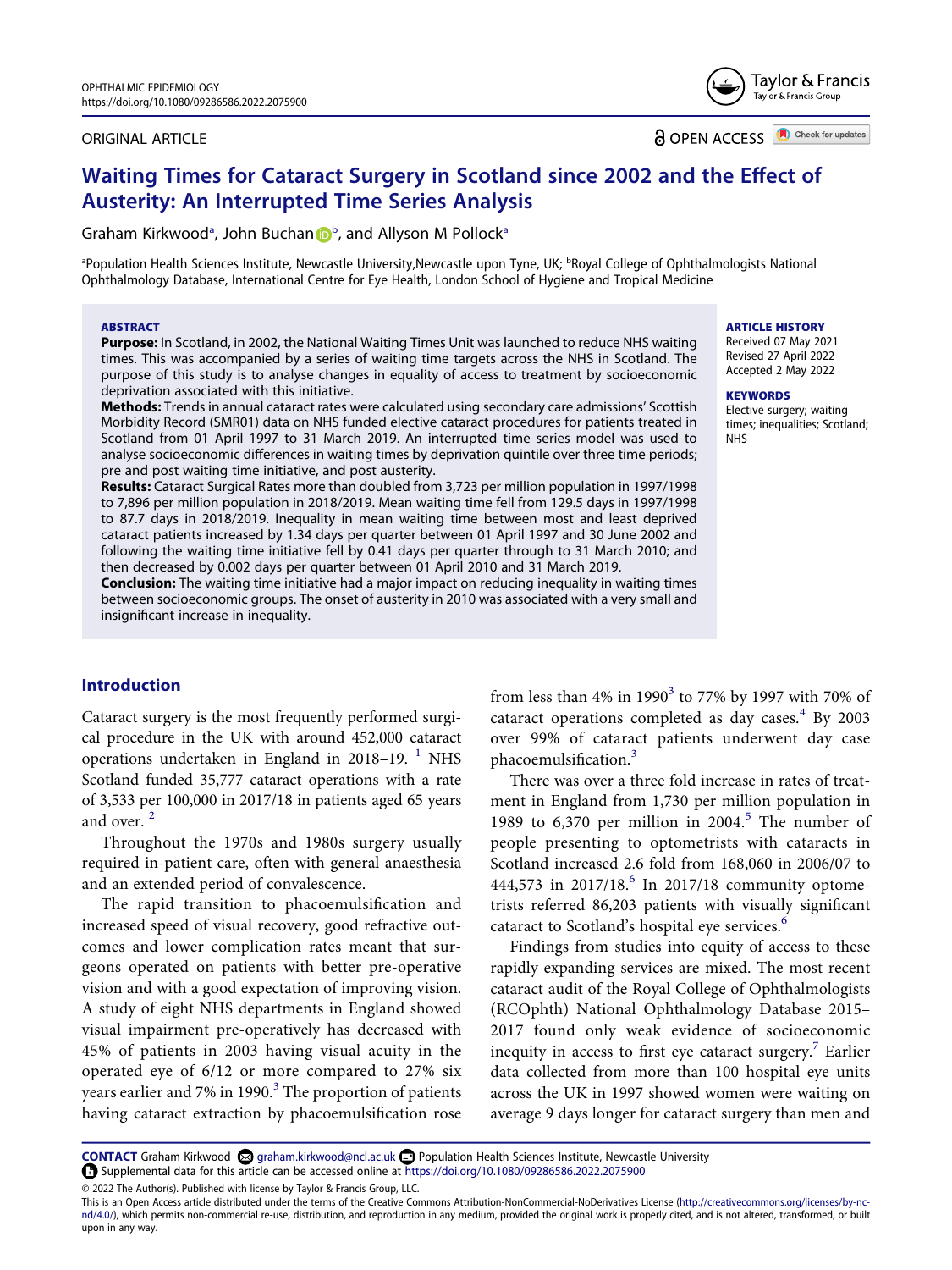patients aged 85 years and over were waiting on average 2[4](#page-7-3) days longer than patients aged  $50-54$  years.<sup>4</sup> However an analysis of the English Longitudinal Study of Ageing (ELSA) 2002 to 2010 showed no evidence of an association between a patient's wealth, measured as net total non-pension wealth at household level including house equity and savings and uptake of cataract surgery.<sup>8</sup> We found no peer-reviewed studies evaluating Scotland's cataract surgical programme with respect to equity of access.

<span id="page-2-1"></span><span id="page-2-0"></span>Action on Cataracts, was launched by the Department of Health in England in January 2000, to improve access to cataract surgery<sup>9</sup> with the aim of streamlining and standardising the patient experience and separating off cataract surgery from other eye operations. Good practice to be generalised included widespread use of phacoemulsification; local anaesthesia; day case surgery and audit.<sup>[5](#page-7-4)</sup> In addition to this, the Scottish Government set up the National Waiting Times Unit in  $2002^{10}$  $2002^{10}$  $2002^{10}$  and in February 2003, 'Partnership for Care – Scotland's Health White Paper' stated that if "a patient is not treated by their local NHS within the National Guarantee, we will give them the right to be treated elsewhere."<sup>11</sup> On 31 December 2003, the nationally guaranteed maximum waiting time for inpatient or day case treatment was set at nine months. $^{12}$  $^{12}$  $^{12}$ 

<span id="page-2-4"></span><span id="page-2-3"></span>In 1990, 17% of UK patients were waiting a year or more from being listed for cataract surgery to admission $13$  and in 1997 the average waiting time was 7[.4](#page-7-3) months. $4$  By 2003 in England, only 4.9% of patients waited a year or more for cataract surgery and the average wait had reduced to 5.9 months from clinic visit to surgery.<sup>[3](#page-7-2)</sup>

This study uses an interrupted time series to examine changes in mean waiting time between the least and most socioeconomically deprived NHS Scotland-funded cataract patients over three periods. The first period from 01 April 1997 to 30 June 2002 precedes the waiting time initiative; 01 July 2002 to 31 March 2010 the Scottish waiting time initiative; and 01 April 2010 to 31 March 2019 is the period of austerity.

<span id="page-2-2"></span>The National Waiting Times Unit launched in Scotland in 2002 within the Scottish Executive's health department was designed to reduce NHS waiting times.<sup>10</sup> The Unit was given the power to intervene when waiting times were deemed to be excessive in any one area with patients given the option of treatment elsewhere in the NHS or in the private sector. This was accompanied by a series of waiting time guarantees across the NHS in Scotland, from 274 days in December 2003 to 84 days in October 2012.

The purpose of this study is to analyse changes in equality of access to treatment by socioeconomic deprivation associated with the Scottish waiting time initiative. Our null hypothesis is that there will have been no effect on levels of inequality between the most and least socioeconomically deprived patients associated with this initiative.

#### **Materials and methods**

#### *Data sources*

An extract of secondary care admissions' Scottish Morbidity Record (SMR01) data for NHS funded elective surgical procedures for patients treated in Scotland from 01 April 1997 to 31 March 2019 was approved and purchased at a cost of £4 151 from Information Services Division of NHS National Services Scotland.

<span id="page-2-5"></span>Cataract procedures were defined as any patient episode where characters one to three or five to seven of any of main operation or the three other operation fields were one of C71, C72, C74 or C75, OPCS Classification of Interventions and Procedures (4th edition) codes. This follows the guidance in the Public Health Scotland Atlas of Variation<sup>14</sup> with one change; C73 was not included on the advice of the Royal College of Ophthalmologists as this refers to YAG capsulotomy which is a laser procedure to treat thickening of the membrane behind the implanted lens after a cataract. Bilateral operations were counted as two separate procedures.

#### *Treatment rates*

Cataract Surgical Rates (CSRs) were calculated using data for all ages as operation rates per million population per financial year (01 April to 31 March the following year) using mid-year populations drawn from Information Services Division Scottish Datazone files and from the National Records of Scotland, as the denominator. The mid-year population for 1997 was used for financial year 1997/1998, and so on. Crude rates and directly standardised rates by age group, adjusted to the European Standard Population 2013, were calculated separately.

#### *Waiting times*

<span id="page-2-6"></span>Waiting time was defined as "the length of time which elapses between a patients name being placed on the inpatient/day case waiting list and the patient being admitted as planned".<sup>15</sup> Patients were excluded if under 30 years of age, if no waiting time was recorded or if recorded waiting time was over three years.<sup>[16](#page-7-15),[17](#page-7-16)</sup>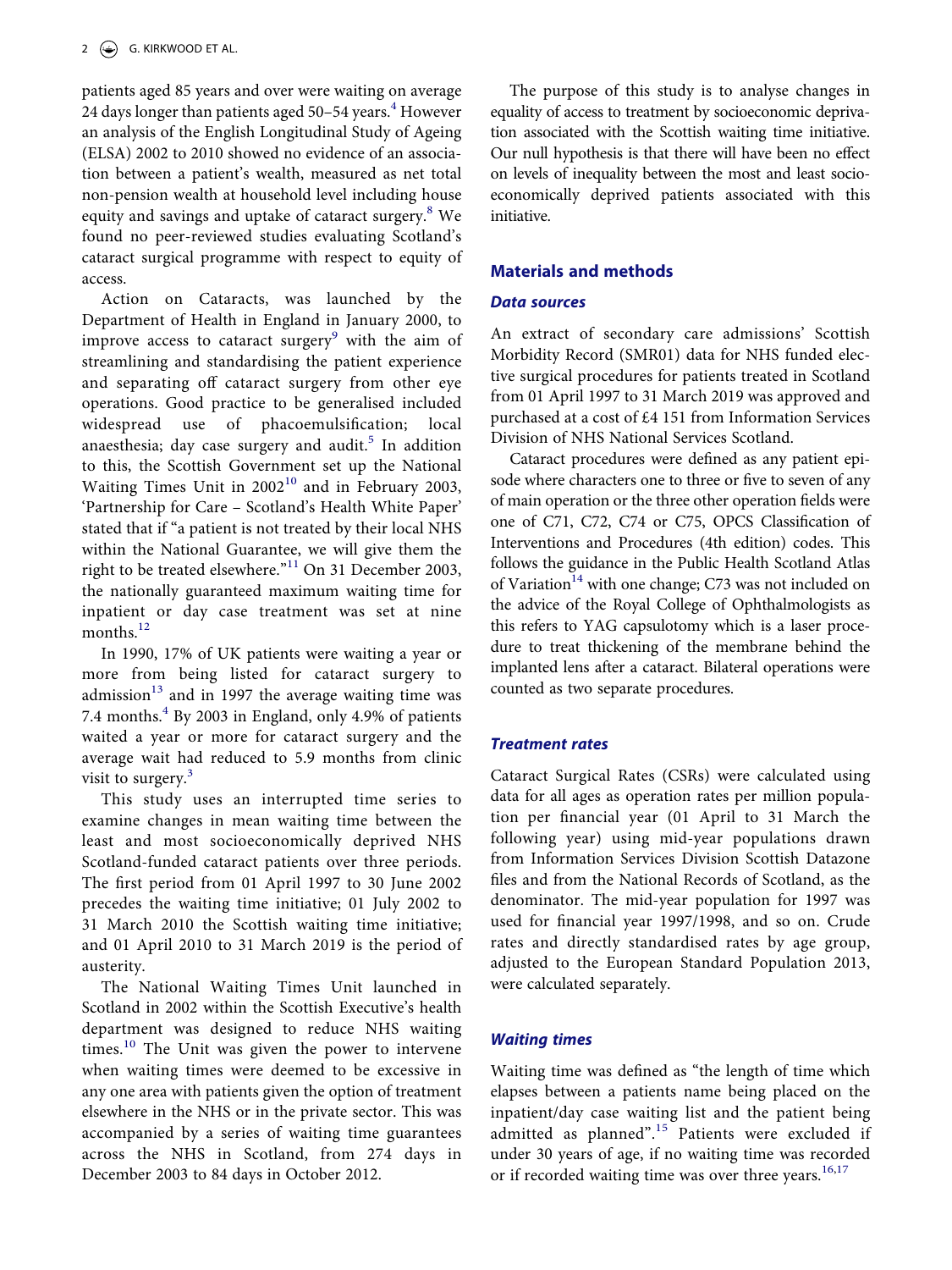Small area level inequality was measured at Scottish Datazone level using Scottish Index of Multiple Deprivation (SIMD) population quintiles with SIMD quintile one (SIMD1) representing the 20% of the Scottish population living in the most socioeconomically deprived areas and SIMD quintile 5 (SIMD5) the 20% in the least deprived areas. Information Services Division NHS Scotland guidance on "Practical advice on attaching deprivation measures to your files" was used to attach the appropriate SIMD measure for each year, thus: SIMD2004 was used for the years 1996 to 2003; SIMD2006 for 2004 to 2006; SIMD2009v2 for 2007 to 2009; SIMD2012 for 2010 to 2013; SIMD2016 for 2014 onwards.<sup>[18](#page-7-17)</sup>

<span id="page-3-1"></span><span id="page-3-0"></span>Data were analysed using simple linear regression and an interrupted time series design with outcome "inequality in waiting time" calculated as the difference between the mean waiting times for patients in SIMD1 and SIMD5. The level and slope change model described by Wagner et al was used.<sup>19</sup> The main assumptions are, that without the intervention of the waiting time initiative and austerity, trends would continue unaffected and that no other external factors contributed to any observed changes.<sup>20</sup> It was assumed that population characteristics changed slowly enough to be captured by the underlying linear trend and consequently no adjustment for such confounders were  $made.<sup>21</sup>$  $made.<sup>21</sup>$  $made.<sup>21</sup>$ 

<span id="page-3-3"></span><span id="page-3-2"></span>Analysis was conducted over three time periods: period one (01 April 1997 to 30 June 2002) – prior to the introduction of the waiting time initiative; period two (01 July 2002 to 31 March 2010) – during the waiting time initiative; and period three (01 April 2010 to 31 March 2019) – with the waiting time initiative continuing, the period of austerity and budget cuts. 01 July 2002 was chosen as start of the waiting time initiative; similarly 01 April 2010 was chosen as the start of austerity.

The model was as follows:

 $D_{1-5} = a_0 + a_1T + a_2LC_1 + a_3SC_1 + a_4LC_2 + a_5SC_2$ Where  $D =$  difference in mean waiting time between SIMD1 and SIMD5  $T =$  time categorised in yearly quarters  $(1, 2, \ldots, 88)$  $LC_1$  = level change 01 July 2002  $SC<sub>1</sub>$  = slope change 01 July 2002  $LC_2$  = level change 01 April 2010  $SC<sub>2</sub> = slope change 01 April 2010$ phase 1 (T = 1, ..., 21) LC1 = 0, SC1 = 0, LC2 = 0, SC2 = 0; phase two  $(T = 22, ..., 52)$  LC1 = 1, SC1 = T – 22, LC2 = 0, SC2 = 0; phase three  $(T = 53, ..., 88)$ LC1 = 1, SC1 = T – 22, LC2 = 1, SC2 = T – 53.

<span id="page-3-4"></span>The full model including time, level and slope changes was fitted and compared, using an F test, to the reduced model containing only level change terms.<sup>22</sup> Data were analysed using SAS version 9.4. Autocorrelation was checked for using the Durbin-Watson test and terms included at a significance level of p < .1. Heteroscedasticity was also checked for. Seasonality was accounted for as higher order autocorrelation.<sup>23</sup>

### **Results**

Over the 22-year period from 01 April 1997 to 31 March 2019, of the 646,219 elective patients who had cataract operations in hospitals in Scotland funded by NHS Scotland, 98.3% of operations were coded as C751 "Insertion of prosthetic replacement for lens NEC" (see supplementary file Table S1). There were 637,049 patients aged 30 years and over with a recorded waiting time less than three years between 01 April 2010 and 31 March 2019.

#### *Trends in cataract surgical rate (CSR)*

The crude CSR rose by 112% from 3,723 per million population in 1997/1998 to 7,896 per million population in 2018/2019, with the peak rate in 2018/2019 (see [Figure 1](#page-4-0)). The age adjusted CSR rose from 4,710 per million population in 1997/1998 to 8,132 per million population in 2018/ 2019, with the peak rate in 2018/2019 (see [Figure 1](#page-4-0)).

#### *Waiting times and inequalities*

The mean waiting time for cataract patients aged 30 years and over fell by 32.3% from 129.5 days in 1997/1998 to 87.7 days in 2018/2019 – the lowest mean waiting time was in 2008/09 at 53.1 days (a fall of 59.0% from 1997/1998), (see [Figure 2](#page-4-1)).

The full model including level and slope terms fitted the data better than the model with only level terms (p < .0001). The data demonstrated evidence of positive first order autocorrelation ( $p < .0001$ ). There was no evidence of heteroscedasticity. (see supplementary file Table S2, S3 & S4)

Inequality in mean waiting time for cataract patients increased by 1.34 days per quarter between 01 April 1997 and 30 June 2002; decreased by 0.41 days per quarter between 01 July 2002 and 31 March 2010; and decreased by 0.002 days per quarter between 01 April 2010 and 31 March 2019 (see [Figure 3](#page-5-0) and [Table 1](#page-5-1)).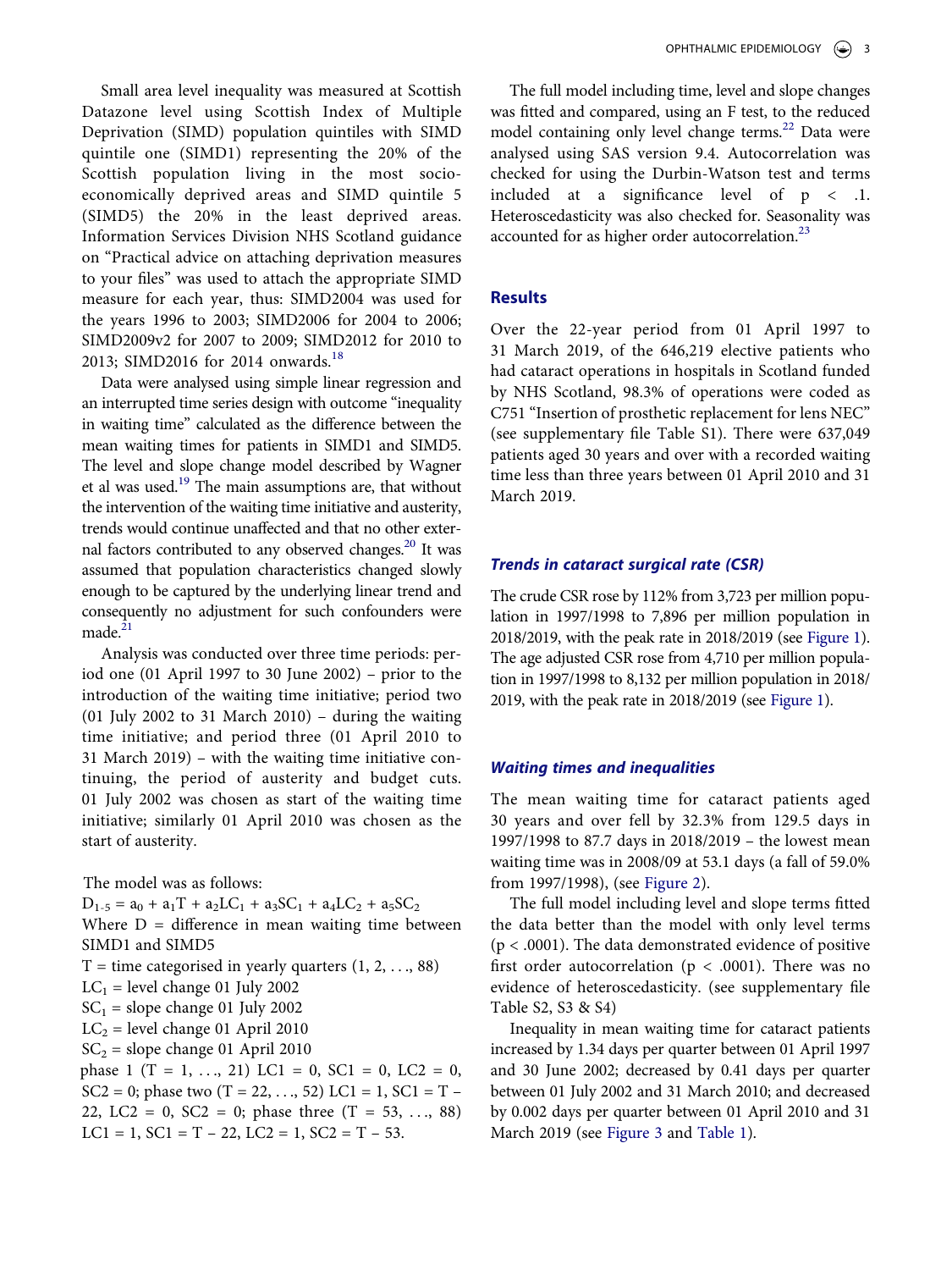<span id="page-4-0"></span>

**Figure 1.** NHS Scotland Funded Elective Cataract Operations in Scotland 01 April 1997 to 31 March 2019. Cataract Surgical Rates All Ages Operations per Million Population by Financial Year of Operation. Data Source: Scottish Morbidity Record Information Services Division NHS Scotland (ISD)

<span id="page-4-1"></span>

**Figure 2.** NHS Scotland Funded Elective Operations in Scotland 01 April 1997 to 31 March 2019. Mean Waiting Times by Financial Year of Operation \*. Cataract Operations (Patients Aged 30 Years and Over). Data Source: Scottish Morbidity Record InformationServices Division NHS Scotland (ISD).

\* - Waiting time guarantees for "the length of time which elapses between a patients name being placed on the inpatient/day case waiting list and the patient being admitted as planned" were set at: 274 days (target came into effect 31/12/2003); 182 days (31/12/ 2005); 126 days (31/12/2007); 105 days (31/03/2009); 84 days (31/03/2010); 63 days (31/03/2011); 84 days (01/10/2012). (13, 14)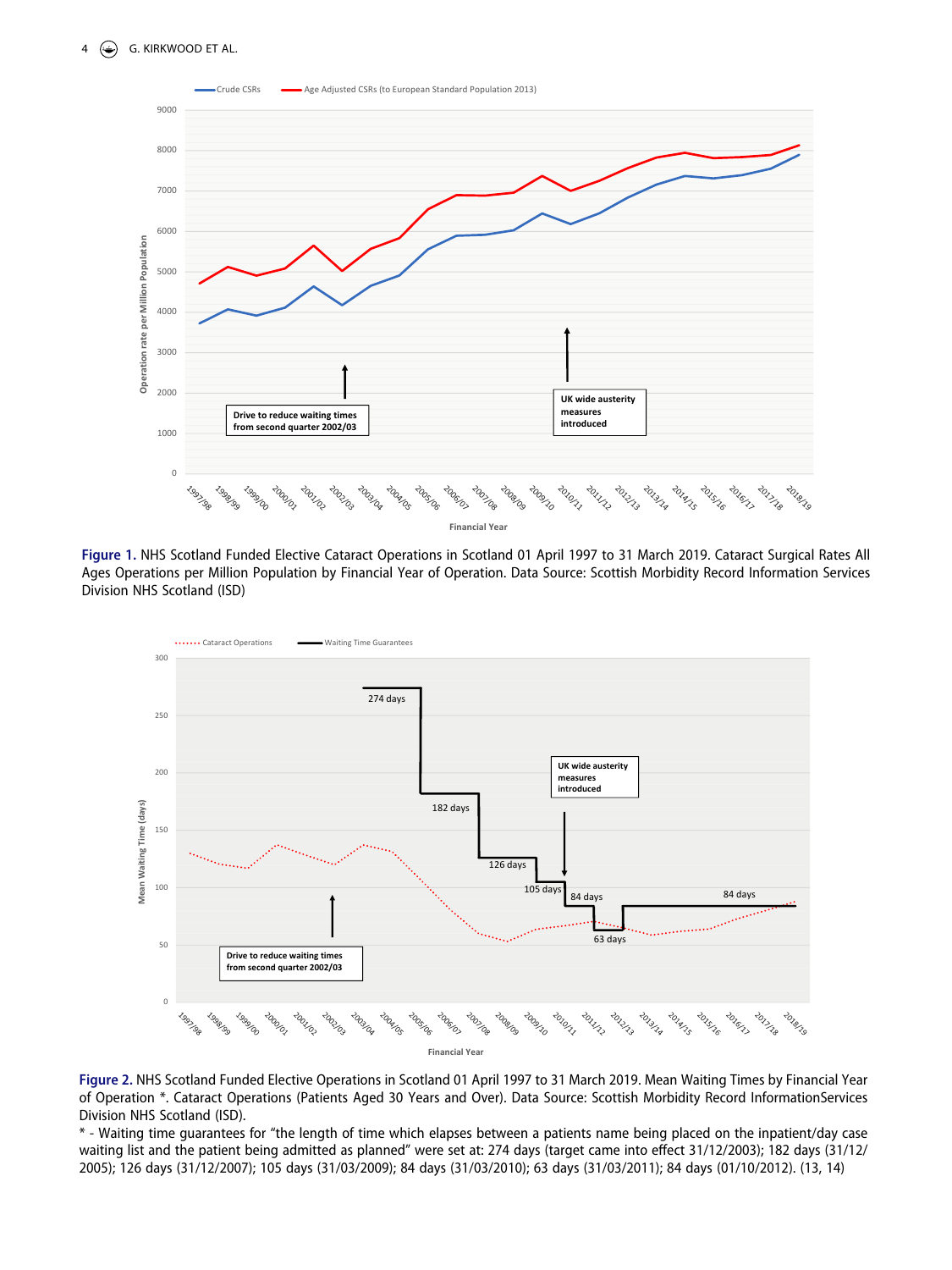<span id="page-5-0"></span>

**Figure 3.** NHS Scotland Funded Elective Cataract Operations Delivered in Scotland 01 April 1997 to 31 March 2019. Observed and Predicted Difference in Mean Waiting Times: Scottish Index of Multiple Deprivation Quintiles of Patients by Financial Year of Operation Quarters, Most Deprived minus Least Deprived. Patients Aged 30 Years and Over Modelled as Interrupted Time Series Adjusted for First Order Autocorrelation. Data Source: Scottish Morbidity Record Information Services Division NHS Scotland (ISD).

<span id="page-5-1"></span>**Table 1.** Cataract Operations (30 years and over). Slopes and level and slope changes. Mean waiting time difference between least and most deprived quintiles by financial year of operation quarters. Modelled as interrupted time series adjusted for first order autocorrelation. NHS Scotland funded elective treatments in Scotland. Data Source: Scottish Morbidity Record Information Services Division NHS Scotland (ISD) 01 April 1997 to 31 March 2019.

|                                          | Slope (Increase in Inequality in Days Waited for Treatment between<br>SIMD1 and SIMD5 Per Quarter) | Level Change with 95%<br>Confidence Interval | Slope Change with 95%<br>Confidence Interval |
|------------------------------------------|----------------------------------------------------------------------------------------------------|----------------------------------------------|----------------------------------------------|
| 01 April 1997 to<br>30 June 2002         | 1.34                                                                                               | N/A                                          | N/A                                          |
| 01 July 2002 to<br>31 March 2010         | $-0.41$                                                                                            | $-18.87$ ( $-27.26$ , $-10.48$ )             | $-1.74$ ( $-2.42$ , $-1.07$ )                |
| 01 April 2010 to 31<br><b>March 2019</b> | $-0.002$                                                                                           | $2.24 (-4.94, 9.43)$                         | $0.40$ (-0.02, 0.83)                         |

There was a significant slope change at 01 July 2002 of −1.74 (−2.42, −1.07) days per quarter and at 01 April 2010 a non-significant slope change of 0.40 (−0.02, 0.83) days per quarter. There was a significant level change at 01 July 2002 of −18.87 (−27.26, −10.48) days per quarter and at 01 April 2010 a non-significant level change of 2.24 (−4.94, 9.43) days per quarter.

#### **Discussion**

This study found a significant association between the NHS Scotland waiting time initiative and reductions in inequality between socioeconomic groups in waiting times. Prior to

the introduction of the waiting time initiative on 01 July 2002, waiting time inequality was increasing to the detriment of patients living in the most deprived areas. This situation reversed and the modelling found both a sharp drop in inequality at 01 July 2002 and a steady decrease in inequality thereafter until 31 March 2010. From 01 April 2010 onwards, there was no change in inequality.

#### *Other sources of inequality*

Access to surgery may not be the only part of the patient pathway where inequality occurs with evidence that patients from different socioeconomic groups present for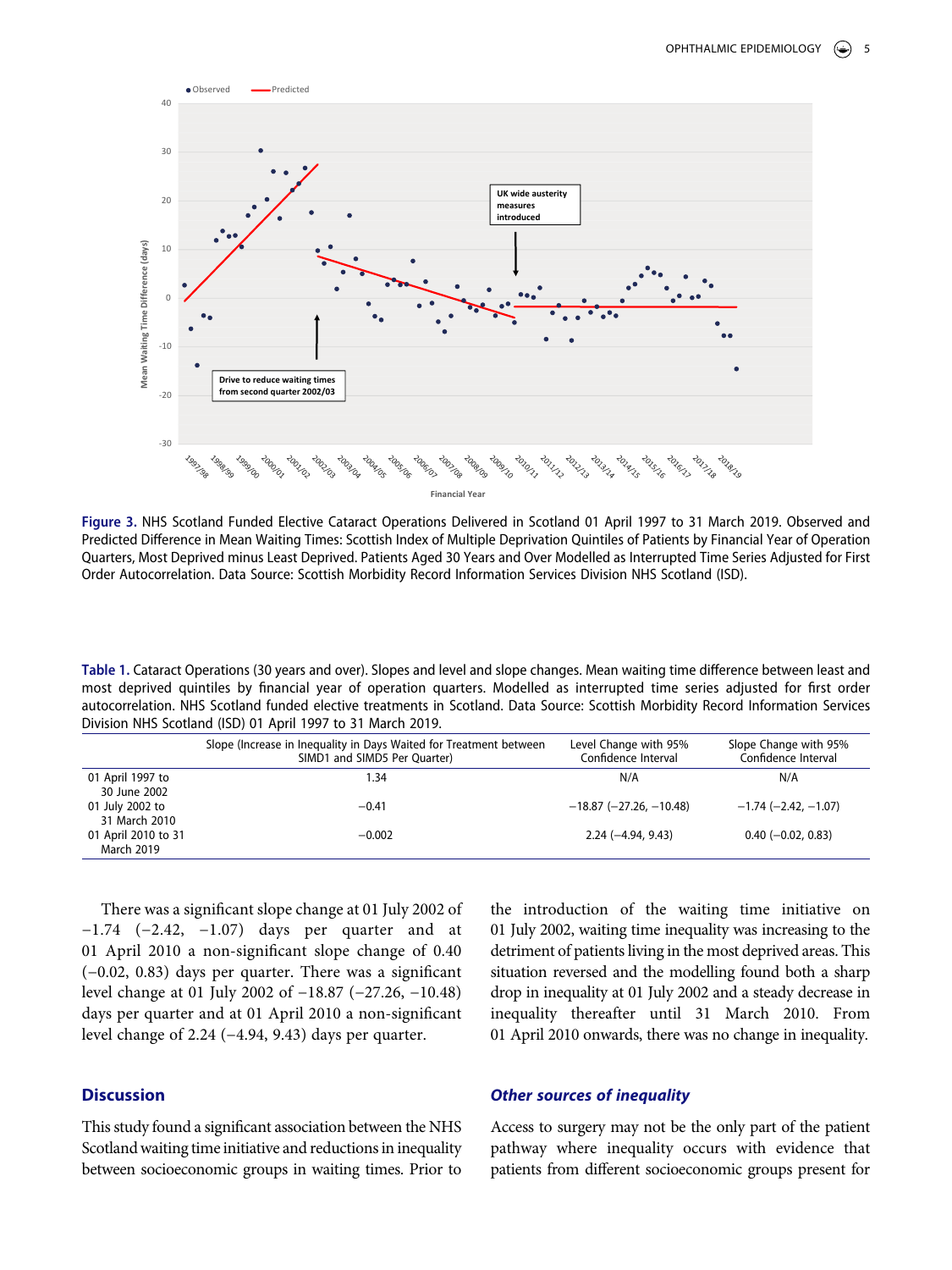<span id="page-6-1"></span>surgery at different stages of cataract. A study conducted in the Grampian region of Scotland in 2010 found more affluent groups of patients had better visual acuity prior to surgery than less affluent.<sup>24</sup> A survey of 8563 participants in the community in Norfolk, England between 2004 and 2011 found that people who were older, women and those with lower levels of education were more likely to have low vision[.25](#page-8-4) In a study of Welsh eye units January to February 2000, the extent of visual loss before surgery correlated positively with social deprivation indices, suggestive of differential barriers to accessing services.<sup>26</sup> The recent Royal College of Ophthalmologists cataract audit found a dose response relationship between pre-operative visual acuity and social deprivation with the worst visual acuity among the most deprived 10% of patients prior to surgery.

<span id="page-6-2"></span>There are also variations in outcomes following cataract surgery. Younger patients tend to have better outcomes in terms of visual acuity than older patients. $27$ One study found the oldest age group of patients (90 years and over) four times more likely to have poor visual outcome on discharge from hospital and 1.6 times more likely to have complications within 48 hours of surgery than younger patients aged  $50-59$  years.<sup>[27](#page-8-6)</sup>

### <span id="page-6-3"></span>*Why no return to waiting time inequality after 2010?*

Our finding that cataract surgery waiting time inequality did not increase after April 2010 contrasts with our earlier published findings for elective hip and knee replacements in Scotland where austerity marked a return to the inequalities in waiting times witnessed prior to  $2002.^{28}$  $2002.^{28}$  $2002.^{28}$ 

<span id="page-6-4"></span>There are a number of possible explanations for this. Over the past two decades cataract surgery has been relatively plentiful, with easy availability and accessibility via GPs and optometrists. In Scotland, as everyone is entitled to free eye tests and cataract surgery is accessed via optometrists in the main, most people of an age to get cataract will get seen by an optometrist at some point leading to a reasonable equity in "getting referred". Uptake of those referrals and transition to surgery may not, therefore, be differentiating across socio-economic status divides sufficiently to produce demonstrable inequality. Hip and knee replacements on the other hand have a different referral route relying on GPs which may make access to surgery not quite so straightforward as may the higher cost of treatment in the private sector.

The number of privately funded cataract operations, which are much cheaper than hip and knee replacements, is unknown. Cataract operations are relatively affordable (from £2,040) compared to hip (from £12,060) and knee (from £9,000) replacements, according to figures from Spire Healthcare given to the Guardian in September 2021.<sup>[29](#page-8-8)</sup>

<span id="page-6-5"></span>However, although the introduction of free eye examinations for everyone living in Scotland from 01 April 2016, increased access for all socioeconomic groups, the gap between high and low socioeconomic groups widened.<sup>6,[30](#page-8-9)</sup> The reason for this is unlikely to be related to service availability with the distribution of optometry practices relatively evenly spread across socio-economic areas.<sup>[31](#page-8-10)</sup> There may be inequities not touched on by this study with higher levels of unmet need for cataract surgery in the poorer areas of Scotland.

<span id="page-6-6"></span><span id="page-6-0"></span>Questions have been raised over whether there may now be overprovision in some areas of England<sup>32</sup> and whether in Scotland, more affluent patients may be being exposed to an unfavourable balance of risk and benefit due to cataract surgery being undertaken prematurely.<sup>24</sup> A study of overutilisation of cataract surgery in England in 2006, however was unable to come to any conclusions due to methodological issues in measuring the impact of cataract surgery on visual function and quality of life.<sup>32</sup>

#### <span id="page-6-7"></span>*Prospects*

The impact of the COVID pandemic is being felt across the UK with rising waiting lists for cataract surgery. The Scottish government is committed to reducing these within the NHS with an additional  $£1.75$  million being made available to the NHS Golden Jubilee hospital to increase the number of cataract operations by 50% from around 8,000 operations a year in financial year 2020/21 to 12,000 in 2021/22. $^{33}$  It remains to be seen whether there is the shift to privately funded private healthcare that appears to be taking place in England. $^{29}$  $^{29}$  $^{29}$ 

#### *Strengths and limitations*

This study has not been able to account for need and has only analysed inequality between socioeconomic patient groups. Measurement of deprivation is at a geographical level and findings relate to the average level of deprivation for each particular datazone. Caution needs to be taken to avoid the ecological fallacy when making assertions about the effect of an individual patient's level of deprivation.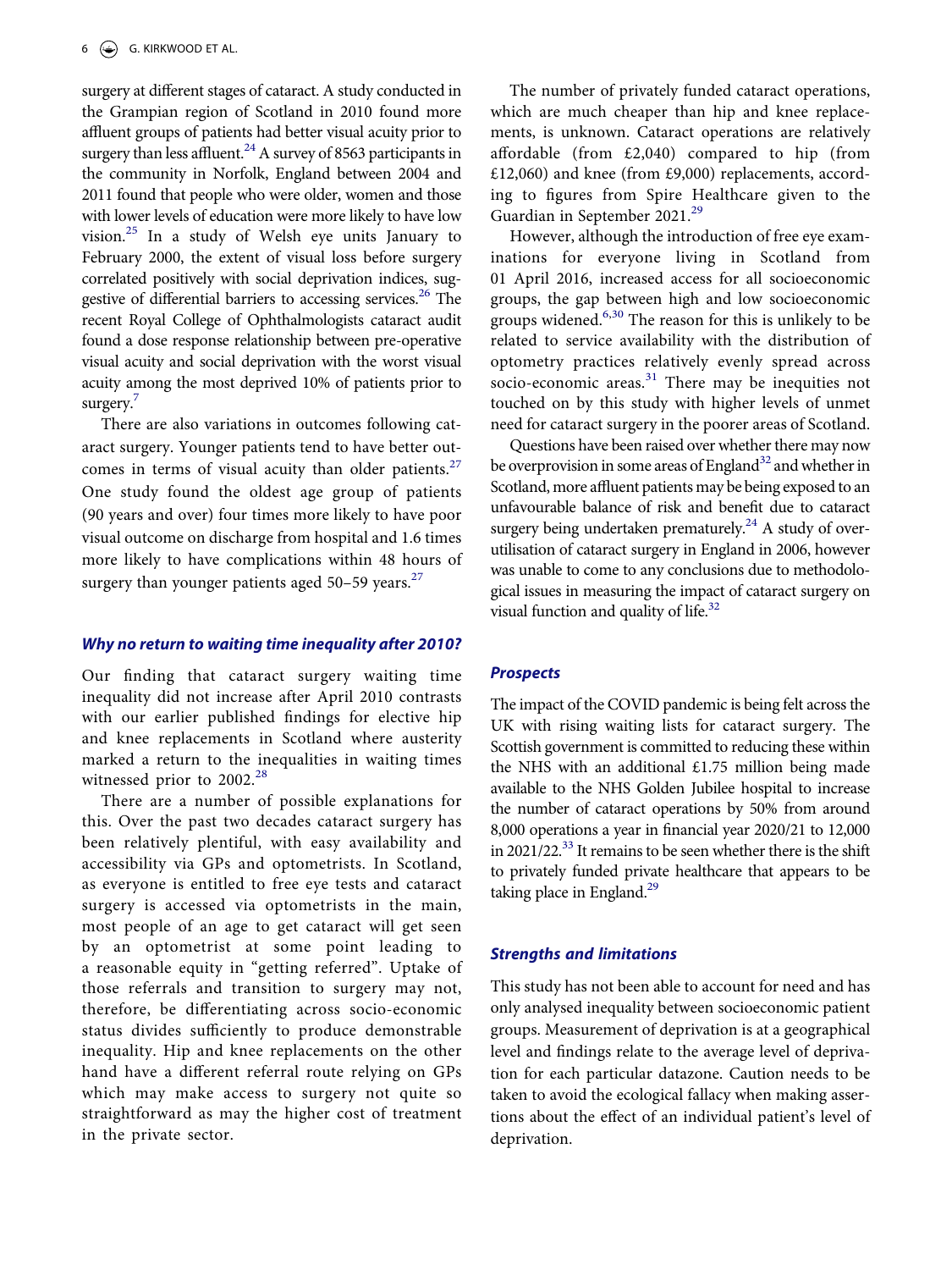## **Conclusion**

The Scottish waiting time initiative had a major impact on reducing inequality in waiting times for cataract surgery between socioeconomic groups. The measures introduced post 2010 saw no significant change or increase in inequality. A research priority is to carry out a comparative analysis for England which introduced patient choice of both NHS and private provider between 2006 and 2008 thereby allowing a much greater role for the private sector. It will also be important to monitor the impact of COVID from March 2020 which has been accompanied by a significant increase in outsourcing of elective surgery to the private sector in both England and Scotland.

#### **Disclosure statement**

No potential conflict of interest was reported by the author(s).

#### **Funding**

Allyson Pollock is a member of the North East and North Cumbria Applied Research Collaboration (ARC) but neither she nor her co-authors have received any funding.

#### **ORCID**

John Buchan (D http://orcid.org/0000-0003-1005-7011

#### **References**

- <span id="page-7-0"></span>1. Donachie PHJ, Sparrow JM National ophthalmology database audit. Year 5 Annual Report - The Fourth Prospective Report of the National Ophthalmology Database Audit. [https://www.nodaudit.org.uk/u/docs/20/hqsrgmurnv/](https://www.nodaudit.org.uk/u/docs/20/hqsrgmurnv/NOD%20Audit%20Full%20Annual%20Report%202020.pdf) [NOD%20Audit%20Full%20Annual%20Report%202020.](https://www.nodaudit.org.uk/u/docs/20/hqsrgmurnv/NOD%20Audit%20Full%20Annual%20Report%202020.pdf)  [pdf.](https://www.nodaudit.org.uk/u/docs/20/hqsrgmurnv/NOD%20Audit%20Full%20Annual%20Report%202020.pdf) August [2020](#page-1-1). Accessed April 26 2022.
- <span id="page-7-1"></span>2. Information Services Division NHS Scotland. Scottish Atlas of Healthcare Variation [2017/18.](#page-1-2) [https://www.isds](https://www.isdscotland.org/products-and-services/scottish-atlas-of-variation/) [cotland.org/products-and-services/scottish-atlas-of](https://www.isdscotland.org/products-and-services/scottish-atlas-of-variation/)[variation/.](https://www.isdscotland.org/products-and-services/scottish-atlas-of-variation/) Accessed April 26 2022.
- <span id="page-7-2"></span>3. Johnston RL, Sparrow JM, Canning CR, Tole D, Price NC. Pilot national electronic cataract surgery survey: I. Method, descriptive, and process features. *Eye (Lond)*. [2005;](#page-1-3)19 (7):788–794. doi:[10.1038/sj.eye.6701644](https://doi.org/10.1038/sj.eye.6701644).
- <span id="page-7-3"></span>4. Desai P, Reidy A, Minassian DC. Profile of patients presenting for cataract surgery in the UK: national data collection. *Br J Ophthalmol*. [1999;](#page-1-4)83(8):893–896. doi:[10.1136/bjo.83.8.893.](https://doi.org/10.1136/bjo.83.8.893)
- <span id="page-7-4"></span>5. Keenan T, Rosen P, Yeates D, Goldacre M. Time trends and geographical variation in cataract surgery rates in England: study of surgical workload. *Br J Ophthalmol*. [2007;](#page-1-5)91(7):901–904. doi:[10.1136/bjo.2006.108977.](https://doi.org/10.1136/bjo.2006.108977)
- <span id="page-7-5"></span>6. Information Services Division NHS Scotland. General Ophthalmic Services Statistics. 09 October 2018. [https://](https://www.isdscotland.org/Health-Topics/Eye-Care/Publications/2018-10-09/2018-10-09-Ophthalmic-Report.pdf?65156191588)  [www.isdscotland.org/Health-Topics/Eye-Care](https://www.isdscotland.org/Health-Topics/Eye-Care/Publications/2018-10-09/2018-10-09-Ophthalmic-Report.pdf?65156191588)  [/Publications/2018-10-09/2018-10-09-Ophthalmic-](https://www.isdscotland.org/Health-Topics/Eye-Care/Publications/2018-10-09/2018-10-09-Ophthalmic-Report.pdf?65156191588)[Report.pdf?65156191588](https://www.isdscotland.org/Health-Topics/Eye-Care/Publications/2018-10-09/2018-10-09-Ophthalmic-Report.pdf?65156191588). Accessed April 26 2022.
- <span id="page-7-6"></span>7. Johnston RL, Day AC, Donachie PHJ, Sparrow JM. The royal college of ophthalmologists' national ophthalmology database study of cataract surgery: report 4, equity of access to cataract surgery. *Eye (Lond)*. [2020](#page-1-6);34(3):530–536. doi:[10.1038/s41433-019-](https://doi.org/10.1038/s41433-019-0524-x) [0524-x](https://doi.org/10.1038/s41433-019-0524-x).
- <span id="page-7-7"></span>8. Whillans J, Nazroo J. Equal access, (Un)equal uptake: a longitudinal study of cataract surgery uptake in older people in England. *BMC Health Serv Res*. [2014;](#page-2-0)14:447. doi:[10.1186/1472-6963-14-447](https://doi.org/10.1186/1472-6963-14-447).
- <span id="page-7-8"></span>9. NHS Executive. Action on Cataracts. *Good Practice Guidance*; Jan, [2000.](#page-2-1)
- <span id="page-7-9"></span>10. BBC Scotland . Early warning system for NHS 08 Jan [2002.](#page-2-2) Available from: [http://news.bbc.co.uk/1/hi/scot](http://news.bbc.co.uk/1/hi/scotland/1748215.stm) [land/1748215.stm.](http://news.bbc.co.uk/1/hi/scotland/1748215.stm) Accessed April 26 2022.
- <span id="page-7-10"></span>11. NHS Scotland. Partnership for care. Scotland's health white paper [2003.](#page-2-3) [http://www.sehd.scot.nhs.uk/publica](http://www.sehd.scot.nhs.uk/publications/PartnershipforCareHWP.pdf)  [tions/PartnershipforCareHWP.pdf.](http://www.sehd.scot.nhs.uk/publications/PartnershipforCareHWP.pdf) Accessed April 26 2022.
- <span id="page-7-11"></span>12. Scotland A. Management of Patients on NHS waiting lists 2013. [http://www.audit-scotland.gov.uk/docs/](http://www.audit-scotland.gov.uk/docs/health/2013/nr_130221_nhs_waiting_lists.pdf) [health/2013/nr\\_130221\\_nhs\\_waiting\\_lists.pdf.](http://www.audit-scotland.gov.uk/docs/health/2013/nr_130221_nhs_waiting_lists.pdf) Accessed April 26 2022. London: Department of Health.
- <span id="page-7-12"></span>13. Desai P. The national cataract surgery survey: III. Process features. *Eye (Lond)*. [1993](#page-2-4);7(Pt 5):667–671. doi:[10.1038/eye.1993.153](https://doi.org/10.1038/eye.1993.153).
- <span id="page-7-13"></span>14. Public Health Scotland. Scottish Atlas of Healthcare Variation 16 [Oct 2019](#page-2-5). [https://www.isdscotland.org/pro](https://www.isdscotland.org/products-and-services/scottish-atlas-of-variation/view-the-atlas/surgical-procedures.asp)  [ducts-and-services/scottish-atlas-of-variation/view-the](https://www.isdscotland.org/products-and-services/scottish-atlas-of-variation/view-the-atlas/surgical-procedures.asp)[atlas/surgical-procedures.asp.](https://www.isdscotland.org/products-and-services/scottish-atlas-of-variation/view-the-atlas/surgical-procedures.asp) Accessed April 26 2022.
- <span id="page-7-14"></span>15. ISD National Services NHS Scotland. Health and Social Care Data Dictionary. [https://www.ndc.scot.](https://www.ndc.scot.nhs.uk/Dictionary-A-Z/index.asp) [nhs.uk/Dictionary-A-Z/index.asp.](https://www.ndc.scot.nhs.uk/Dictionary-A-Z/index.asp) Accessed April 26 2022.
- <span id="page-7-15"></span>16. Cooper ZN, McGuire A, Jones S, Le Grand J. Equity, waiting times, and NHS reforms: retrospective study. *BMJ*. [2009](#page-2-6);339:b3264. doi:[10.1136/bmj.b3264.](https://doi.org/10.1136/bmj.b3264)
- <span id="page-7-16"></span>17. Laudicella M, Siciliani L, Cookson R. Waiting times and socioeconomic status: evidence from England. *Soc Sci Med*. [2012;](#page-2-6)74(9):1331–1341. doi:[10.1016/j.socscimed.201](https://doi.org/10.1016/j.socscimed.2011.12.049) [1.12.049.](https://doi.org/10.1016/j.socscimed.2011.12.049)
- <span id="page-7-17"></span>18. NHS National Services Scotland Public Health & Intelligence. Deprivation guidance for analysts Version 3.2 February [2019](#page-3-0). [https://www.isdscotland.org/](https://www.isdscotland.org/Products-and-Services/GPD-Support/Deprivation/)  [Products-and-Services/GPD-Support/Deprivation/.](https://www.isdscotland.org/Products-and-Services/GPD-Support/Deprivation/) Accessed April 26 2022.
- <span id="page-7-18"></span>19. Wagner AK, Soumerai SB, Zhang F, Ross-Degnan D. Segmented regression analysis of interrupted time series studies in medication use research. *J Clin Pharm Ther*. [2002;](#page-3-1)27(4):299–309. doi:[10.1046/j.1365-2710.2002.0](https://doi.org/10.1046/j.1365-2710.2002.00430.x) [0430.x](https://doi.org/10.1046/j.1365-2710.2002.00430.x).
- <span id="page-7-19"></span>20. Kontopantelis E, Doran T, Springate DA, Buchan I, Reeves D. Regression based quasi-experimental approach when randomisation is not an option: interrupted time series analysis. *BMJ*. [2015](#page-3-2);350:h2750. doi:[10.1136/bmj.](https://doi.org/10.1136/bmj.h2750)  [h2750.](https://doi.org/10.1136/bmj.h2750)